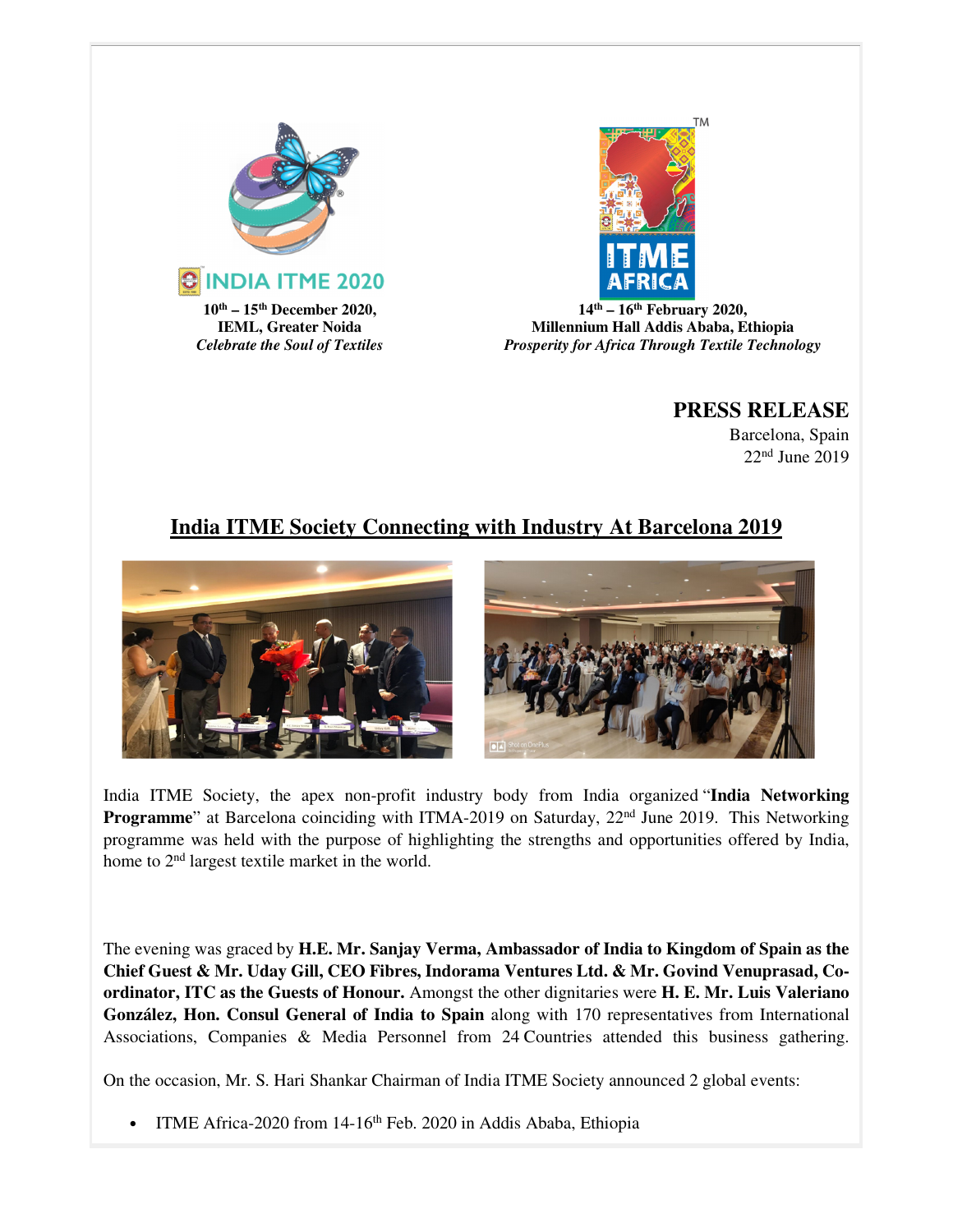• India ITME-2020 from 10-15<sup>th</sup> Dec.2020 in Greater Noida, India

India ITME-2020 which is a flagship event is focused on customer outreach and customer connect in India and South East Asian regions. "The importance of this event to the region is apparent from the fact that within 24 hours of opening the booking on  $20<sup>th</sup>$  May 2019, over 15000 sq meters was booked & 100 Percent payments received from participants across the globe" said Mr. S. Hari Shankar.

A complete spectrum of 21 exhibiting chapters from fibre to finished goods shall be showcased at India ITME 2020, making it a key business event for Textile Engineering Industry.

11<sup>th</sup> edition of the ITME series shall be spread across 235,000 Sq meters in the brand-new state of the art modern facility; with participation from 1800 plus exhibitors and over 150,000 visitors from over 100 countries around the globe. INDIA ITME 2020 shall provide ultimate platform for product launches and successful connect with India's domestic market as well as access to the entire region.

**The 2nd event announced to the international Media and guests was ITME Africa 2020 which is strategically formulated and hosted in Addis Ababa, Ethiopia. This event was conceptualised & launched in order to open up Africa to technology revolution in textiles, thereby creating future opportunities for textile engineering industry & opening a new market in the years to come.**

**ITME AFRICA 2020** is poised to be more than a routine exhibition. It proposes to bring to the table: complete solutions to Textile industry development in the continent through affordable technology, International exposure, Skill development through seminars and conferences, confluence of business houses, investment opportunities, Joint ventures, Access to Finance and Networking platforms with technocrats and educational institutes. Overall, paving the way for a wave of knowledge, progress, growth and prosperity to the entire continent.

This event shall cater to the technology demand for all of Africa's textile nations, said Mr. S. Hari Shankar, Chairman, India ITME Society.

This prestigious International Textile engineering exhibition is supported by Ministry of Textiles, Government of India, Ministry of Commerce & Industry, Engineering Exports promotion council (EEPC, Govt of India), Federal Republic of Ethiopia, Ethiopian Textile Industry Development Institute and the International Trade Centre (ITC).

Following the global announcement in Spain, a series of Road shows are scheduled from August 2019 onwards in South Africa, Uganda, Rwanda, Tanzania, Kenya, Zambia, Botswana, Ethiopia & Egypt to bring all of Africa under one roof for sourcing Textile Technology & Engineering solution.

Both the global events are strategic efforts by India ITME Society to enable Textile and Textile Engineering Industry to Explore, Expand and Strengthen their respective market positions both in developed markets as well as developing markets. **"Consolidate Your Market Leadership With India ITME 2020" & "Expand your Global Footsteps In New Markets With ITME AFRICA 2020"**

For a successful textile entrepreneur ensured presence in both these events are highly essential  $\&$ unavoidable especially in today's highly competitive environment.